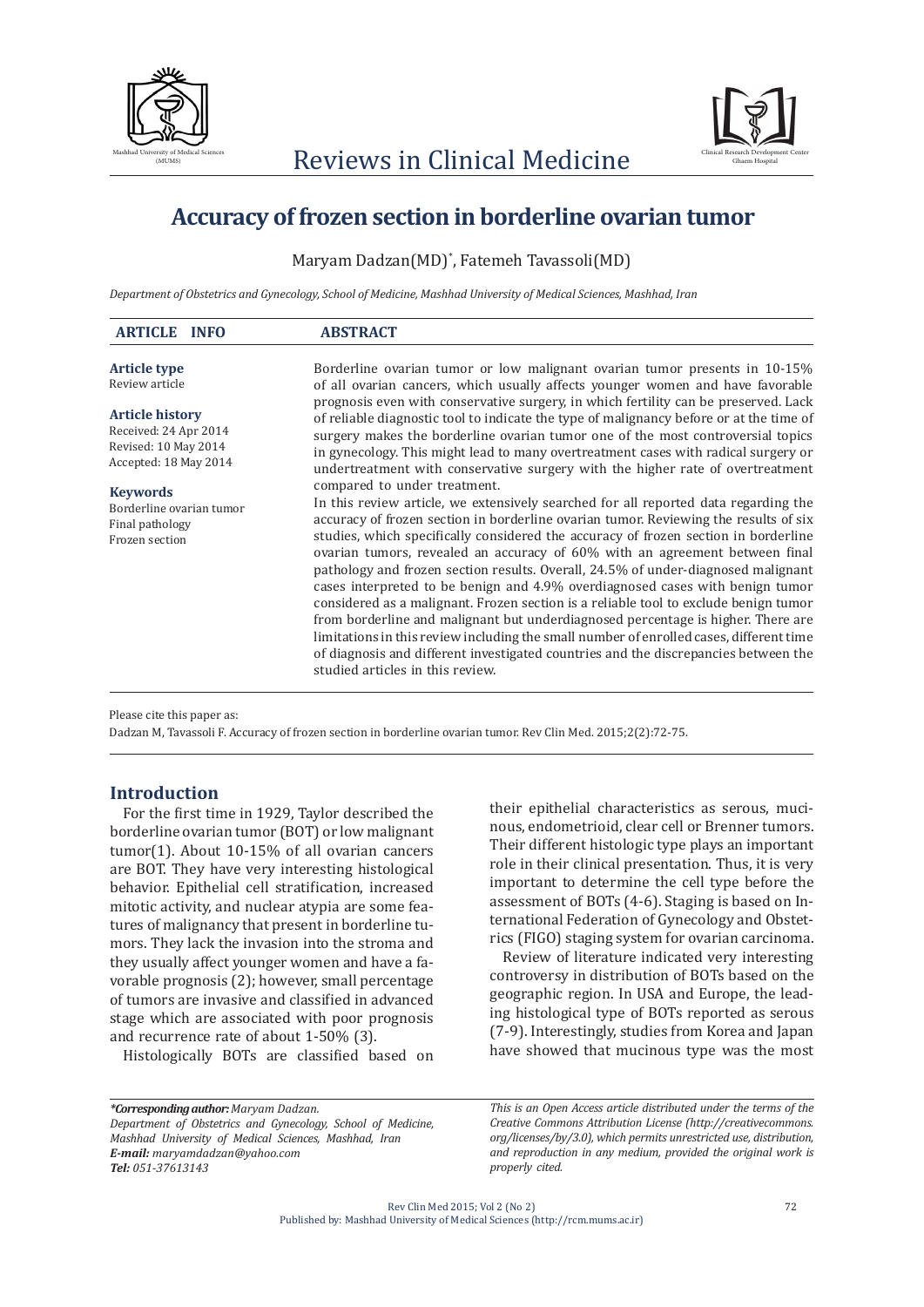common one(10,11). Nevertheless, limited number of patients in these studies did not help to come to the conclusion based on geographic area.

Surgery is a standard of care to treat BOTs. Determinant factors that help to choose the surgical methods including patients' age, fertility status and most importantly the histological characteristic of the tumor. Two standard methods used globally used in order to treat the BOTs, are conservative or radical surgery. Borderline tumors have favorable prognosis even when they are treated with conservative method of surgery. Despite their benign behavior, the treatment of borderline tumors has been more aggressive just because they are regarded as asubset of carcinoma conservatively. Choosing and applying the correct surgery method is vitally important since patient fertility should be preserved when a conservative surgery is chosen as a method of surgery. Patients benefit from conservative surgery, if the tumor has not invaded into the stroma. In contrast, malignant epithelial neoplasms are needed to be treated more aggressively with radical surgery. Therefore, it is critically important to detect the right histology stage of the tumor at the time of surgery. An accurate test will have a golden value in these patients because it can avoid overtreatment by radical surgery and save the patient fertility when it is on early stage. On the other hand, it would not lead to catastrophic underestimation of tumor when it is on advanced stage (12).

Preoperative imaging and tumor markers are usually used to estimate the characteristic of these tumors, but limit information can be obtained from these methods (13,14). Most of the time, the decision should be made at the time of surgery in case of disseminated malignancy. Earlier stage of tumor, FIGO stage 1 and 2, are controversial ones. Preliminary diagnosis can be made based on cytology but tissue biopsy is generally the only definitive available diagnostic tool. Intraoperative frozen section can be an alternative to make the diagnosis intraoperatively. Frozen section, as a diagnostic tool, is widely used to detect the staging of the tumor. Therefore, the right decision on the surgical path with this method not only gives us information about the malignancy but also can report the presence of metastases. Accuracy of frozen section has been reported to be good in terms of diagnosing malignant and benign tumors but its reliability in detecting BOT has not been investigated sufficiently to be statistically significant to be used as a diagnostic tool (15).

In this review article, we extensively searched for all reported data regarding the accuracy of frozen section in BOT and compared the results. We did an extensive search on Medline, preliminary search words were "borderline ovarian tumor and frozen section", "borderline and borderline ovarian tumor". Finally, we found thirty articles, which investigated the accuracy of frozen section in ovarian tumor, but only six of them reviewed in this study(16-21). Studies which did not evaluate the accuracy of frozen section in borderline ovarian tumor or evaluated it in subgroups were excluded from the review. We extracted the accuracy of test in all the studies individually. All data were pooled about overall accuracy, overdiagnosed and underdiagnosed.

#### **Literature review**

Gultekin and colleagues retrospectively evaluated 82 cases diagnosed with BOT between 1995 and 2007. They compared the result of frozen sections with permanent paraffin sections. Their data showed the 69.5% rate of correct diagnosis, 1.2% overdiagnostic rate and 29.3% underdiagnostic rate (16).

Tempfer et al. investigated 96 cases of BOT between 1995 and 2007. The result of frozen section (FS) and paraffin section were compared in 71.9% of cases, which accounted for 69 of 96 and the result of FS and definitive histology were the same. Results showed an overall sensitivity of 75% and positive predictive value (PPV) of 94.5%. Twenty-eight percent (27 out of 96) were underdiagnosed and none overdiagnosed (17).

Kayikcioglu and colleagues conducted their study on thirty-three patients evaluated based on frozen sections between February 1992 and December 1997. The correlation between frozen section diagnosis and final pathological examination was 72.7% (24/33). Nine percent (2/22) of cases had inaccurate results in the serous type and  $36.6\%$   $(4/11)$  in the mucinous type. They found that the sensitivity and specificity of frozen section diagnosis were 86.95 and 57.14%, respectively. They concluded that the frozen section evaluation in identifying a borderline ovarian malignancy was accurate enough to be used(18).

K. Houck, et al studied 140 cases in their study at Massachusetts General Hospital between 1980 and 1998 and revealed 60% consistency between frozen section and final pathology results. Moreover, they reported 10.7% overdiagnosed and 29.3% underdiagnosed cases in their study whereas the positive predictive value of borderline by frozen section was 89.3% (19).

Another study conducted at University of Pennsylvania by Menzin and colleagues evaluating frozen section and final pathology results of 48 patients between 1986 and 1993. In all 48 cases, frozen section was suggestive of BOT. Their analysis showed 27.1% underdiagnosed and none of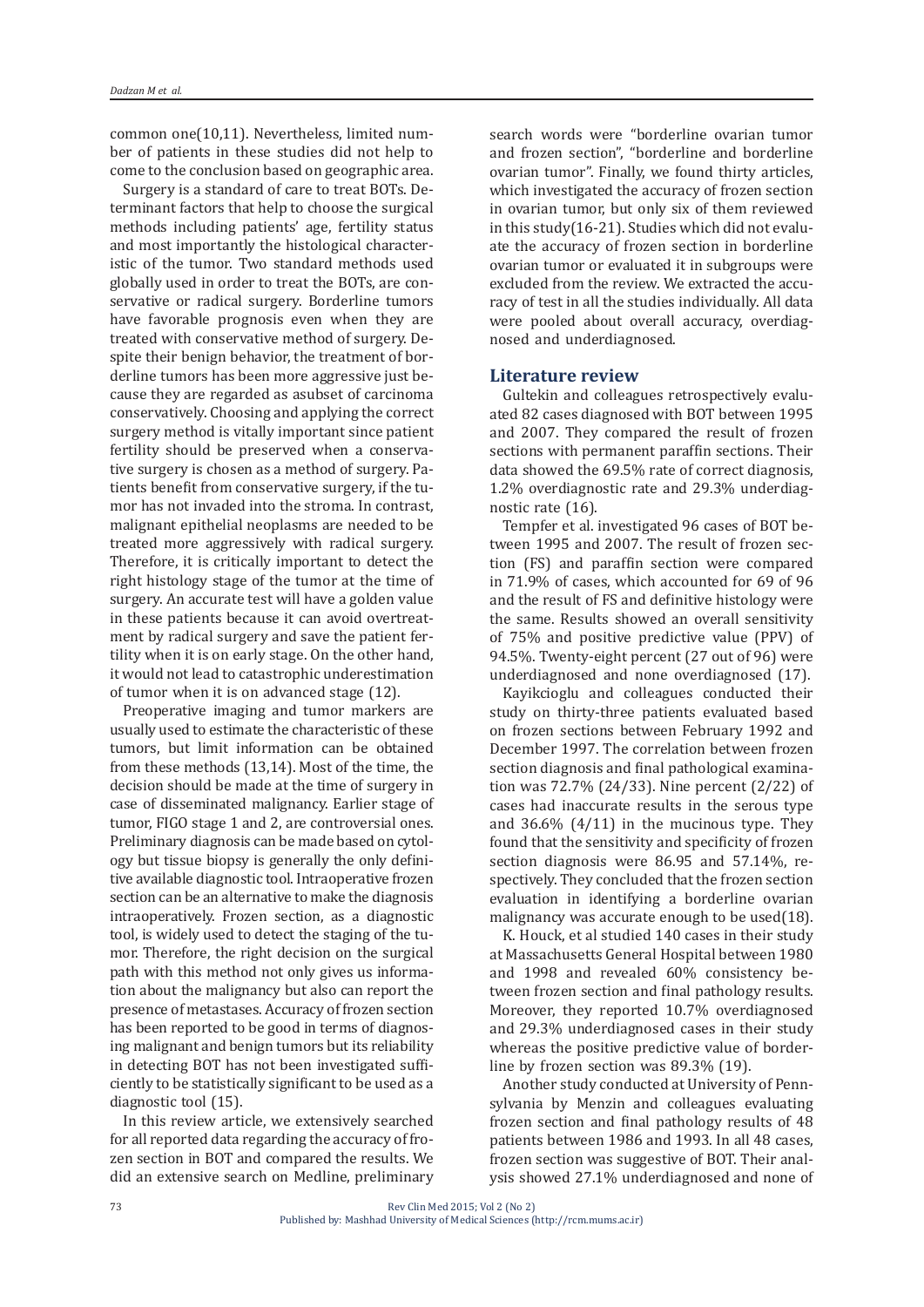| Author          | Accuracy  |            | Underdiagnosed |            | Overdiagnosed |            |
|-----------------|-----------|------------|----------------|------------|---------------|------------|
| Reference       | Number    | percentage | Number         | Percentage | Number        | percentage |
| Gultekin (16)   | (57/82)   | 59.60%     | (24/82)        | 29.30%     | (1/82)        | 1.90%      |
| Tempfer (17)    | (69/96)   | 71.90%     | (27/96)        | 28%        | (0/96)        | $0\%$      |
| Kayikcioglu(18) | (24/33)   | 72.70%     | (6/33)         | 18.20%     | (3/33)        | 9%         |
| Houck $(19)$    | (84/140)  | 60%        | (41/140)       | 29.30%     | (15/140)      | 10.70%     |
| Menzin $(20)$   | (33/48)   | 27%        | (13/48)        | 27%        | (0/48)        | $0\%$      |
| Kim (21)        | (63/76)   | 82.90%     | (8/76)         | 10.50%     | (5/76)        | $6.60\%$   |
| overall         | (330/485) | 68.00%     | (119/485)      | 24.50%     | (24/485)      | 4.90%      |

**Table 1**. Comparison of the accuracy and the rate of underdiagnosed and overdiagnosed frozen sections on borderline ovarian tumor

the final pathology results was benign while frozen sections suggested borderline. They concluded that frozen section was accurate in excluding the benign tumor but when it came to distinguish between borderline and invasive tumor it was not reliable (20).

Kim and colleagues reviewed all pathology reports of BTO in both frozen section and permanent histology analyses between 1994 and 2008 at Seoul St. Mary's Hospital. Similar to other studies, they compared the results of frozen section and permanent histology. They showed 62.4% agreement between frozen section and permanent histology results, which accounted for 63 of 76 cases. They had 76 cases of BOT diagnosed by frozen section. Eight has been underdiagnosed and five overdiagnosed, which were 10.5% and 6.6%, respectively. Fifty percent sensitivity and 80% specificity were reported in mentioned study (21).

Summary of all above mentioned studies and pooled data are shown on Table 1.

In addition to the accuracy of frozen section compared to the permanent histology results, some other variables have been also evaluated in some of these studies. Some of them examined serous and mucinous types of the tumors. One concluded that serous type had more missing diagnosed cases (18) while other results showed that tumors other than serous were more likely to be missed (19).

Expert pathologist was another controversial variable expressed in the study of Gultekin et al and some other retrospective reviews. They showed that expert pathologist and accuracy of frozen section diagnosis were parallel (16). Menzin and Tempfer studies have shown no difference in expertise of pathologist regarding accuracy of frozen section (17,20).

### **Conclusion**

It is important to choose the right surgical policy at pelvic mass operation, especially when it comes to BOT, which has favorable prognosis even

with conservative surgery due to preservation of fertility in younger women. There is no accurate diagnostic method to evaluate the ovarian tumor before or at the time of surgery. Frozen section analysis can provide some valuable histological information in term of malignant ovarian mass. However, the overall diagnostic performance of BOTs has not been reported satisfaction in different studies. According to previous published, data frozen section had a underdiagnostic rate of 24.5%. It showed an excellent result in term of excluding the benign tumor.

This study has its own limitations. All the published data were based on retrospective studies performed on different time frame with different diagnostic criteria and various recommendations. Moreover, they were from different areas, which might cause some bias. Number of enrolled cases were limited in addition to different inclusion and exclusion criteria in each study. Although most of the results were statistically acceptable with p-value of <0.05, broad multicentral prospective studies are needed in order to either accept or reject the frozen section as a golden diagnostic tool in BOT.

## **Acknowledgement**

We would like to thank Clinical Research Development Center of Ghaem Hospital for their assistant in this manuscript. This study was supported by a grant from the Vice Chancellor for Research of the Mashhad University of Medical Sciences for the research project as a medical student thesis with approval number of 910318.

## **Conflict of Interest**

The authors declare no conflict of interest.

#### **References**

- 1. Taylor HC. Malignant and semimalignant tumors of the ovary. Surg Gynecol Obstet. 1929;48:204-230.
- Russell P. Surface Epithelial—Stromal Tumors of the Ovary. Blaustein's pathology of the female genital tract: Springer; 1994. p. 705-782.
- 3. Cadron I, Leunen K, Van Gorp T, et al. Management of border-